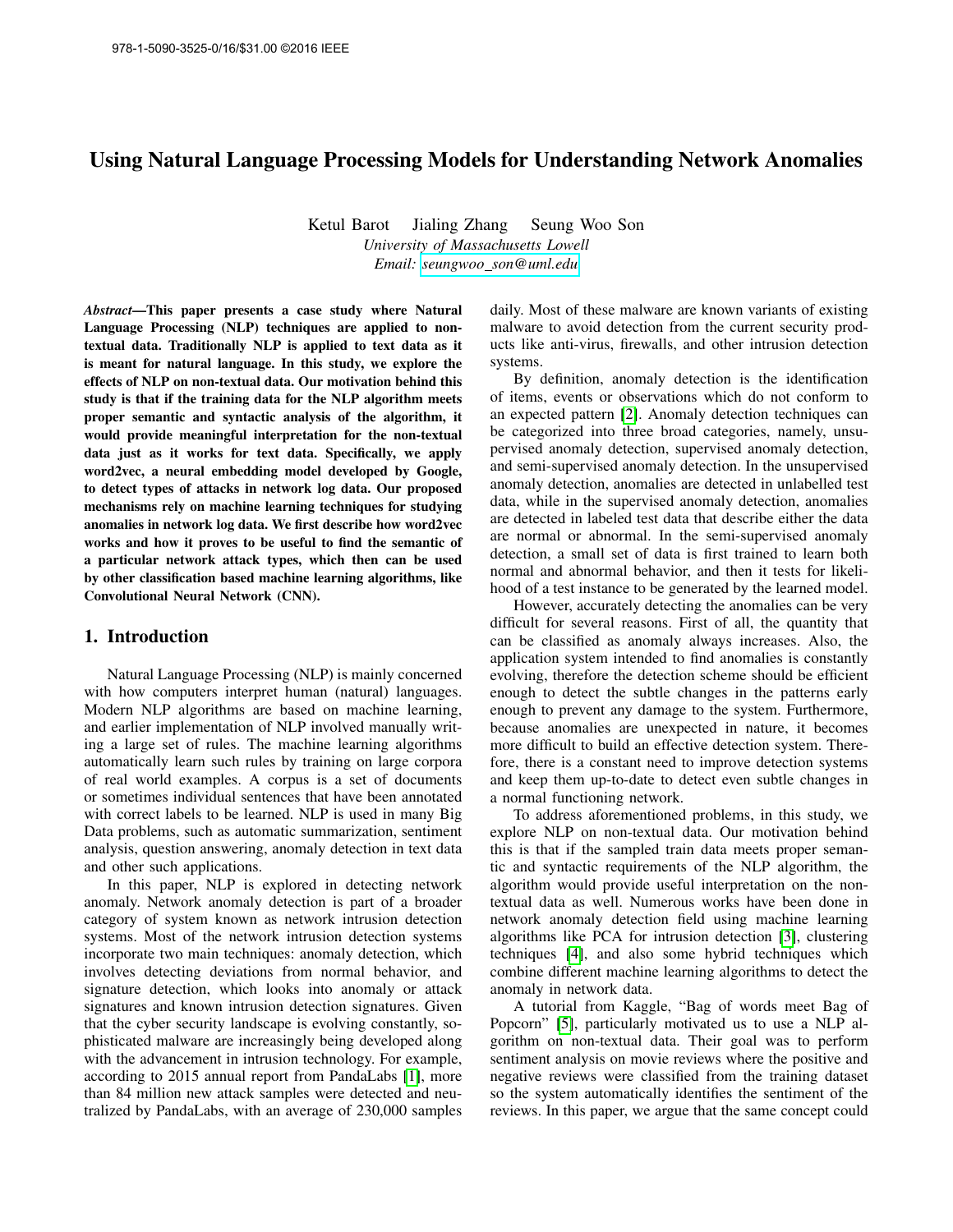be applied to our target domain, i.e., classifying normal and abnormal network data. Abnormal network data can be a data sample with different types of network attack, such as denial of service attack, probing attack, or user-to-remote attack [\[6\]](#page-6-5), [\[7\]](#page-6-6), etc.

We use word2vec [\[8\]](#page-6-7), an NLP algorithm developed by Google, which is a neural network based method that converts words to vector representation in such a way that semantically and syntactically similar words are closely positioned in the space. These vectors can then be further used as features in deep neural network models such as convolutional neural networks (CNN) and recurrent neural networks (RNN) for various applications, for example, language modeling, sentiment analysis, etc. In the following section, we discuss how we train the network log dataset with word2vec to study the anomalies in the data. Our experimental results show that we successfully identify 85% of all the factors responsible for a particular attack (abnormal data).

### 2. Background

NLP generally involves training on text data. Typically, NLP algorithms use a sample input data set with words or sentences arranged in a particular format. The algorithm then extracts the features out of this training data. More often some other machine learning algorithms are used in addition to NLP algorithms in order to exploit these features and learn classification rules. After training, the machine learning algorithm predicts the output on a test data. Accuracy of classifier can be highly improved if larger training data set is used. Given this, the effectiveness of NLP largely depends on the training data in order to achieve a desired result. The remainder of this section is dedicated to the discussion of details using word2vec for anomaly detection as we use word2vec to generate features for anomaly detection.

Word2vec is an algorithm that takes a word as the input and produces its equivalent vector representation as the output. More specifically, it first builds a vocabulary consisting of unique words from the training text data and then generates vector representation of words in vocabulary. Internal vector conversion is done using two models, continuous-bag-of-words (CBOW) or skip-gram (SG). These two models use neural networks, which are trained to reconstruct syntactic and semantic context of words. Given a word, the network is trained to predict contexts (adjacent words in an input text) [\[9\]](#page-6-8).

The easiest way to understand the vector representation is finding the nearest words for a specified input word. There is a script available in the word2vec toolkit called "distance", which calculates the cosine similarity between the input word and other words in the vocabulary. For example, if you enter "india" it will emit the similar words and their cosine distances with "india" [\[8\]](#page-6-7). The cosine distance value is between 0 and 1. The closer to 1, higher the output word is related to the input word. The actual outcome from word2vec is shown in Figure [1.](#page-1-0)

| Word       | Cosine distance |
|------------|-----------------|
| pakistan   | 0.681234        |
| bangladesh | 0.679523        |
| bhutan     | 0.674235        |
| myanmar    | 0.670012        |
| nepal      | 0.669825        |
| srilanka   | 0.654586        |
| china      | 0.648579        |
|            |                 |

<span id="page-1-0"></span>Figure 1. Word Cosine Distance when input "india" is given to the trained vocabulary.

The word2vec is a neural network model that learns vector representation of words in the training file. A neural network is defined as "a highly interconnected processing computing system, which process information by their dynamic state response to external inputs" [\[10\]](#page-6-9), basically meaning that neural networks are organized in layers. There are three layers involved namely: input, hidden, and output layers. The features are fed to the input layer. The input layer then communicates with a hidden layer, which performs the actual processing using a system of weighted connections. Finally, a output layer gives the output to the given input pattern. All the three layers are made up of a number of interconnected nodes, which contain an activation function [\[11\]](#page-6-10).

We next discuss how the two models (CBOW and Skip gram) work in detail.

#### 2.1. CBOW

To understand continuous bag of words (CBOW), we first need to understand what is bag of words (BOW). Consider the vocabulary of the training word vectors as V and  $N$  be the dimension of the vectors, then the input to the hidden layer would be a matrix  $WI$  of size  $V \times N$ , where each row represents a word from the vocabulary. In similar way, hidden layer would connect to output layer having a matrix  $WO$ , which would be of size  $N \times V$ .

Let us consider a training sample of following sentences: "the cat saw a mouse", "the cat ran after mouse", "the mouse went inside hole". The corpus vocabulary has nine unique words. For this example, the neural network will have nine input neurons and nine output neurons. If we decide to use three neurons in the hidden layer, then our matrices would be  $WI = 9 \times 3$  and  $WO = 3 \times 9$ . Let us assume WI and  $WO$  be initialized to following values:

| $WT =$      |             |             |             |             |
|-------------|-------------|-------------|-------------|-------------|
| $-0.094912$ | $-0.425354$ | 0.314589    |             |             |
| $-0.490589$ | $-0.292356$ | 0.056604    |             |             |
| 0.0492712   | 0.172246    | $-0.537715$ |             |             |
| 0.014528    | $-0.562333$ | 0.089564    |             |             |
| $-0.337080$ | $-0.156495$ | $-0.034282$ |             |             |
| 0.460511    | $-0.129749$ | $-0.414299$ |             |             |
| 0.115174    | 0.099682    | 0.366564    |             |             |
| $-0.044224$ | 0.417952    | 0.326310    |             |             |
| 0.256789    | 0.356489    | $-0.554896$ |             |             |
|             |             |             |             |             |
| $WO =$      |             |             |             |             |
| 0.24589     | 0.57894     | 0.00489     | $-0.254689$ | $-0.458213$ |
| 0.087945    | 0.021354    | 0.657892    | 0.00245     |             |
| 0.01548     | 0.68791     | 0.02358     | 0.35678     | $-0.011554$ |
| $-0.004589$ | $-0.568974$ | 0.002589    | 0.27894     |             |
| $-0.42518$  | 0.78945     | $-0.85479$  | 0.015127    | 0.122489    |
| $-0.05789$  | 0.09785     | 0.258967    | 0.574859    |             |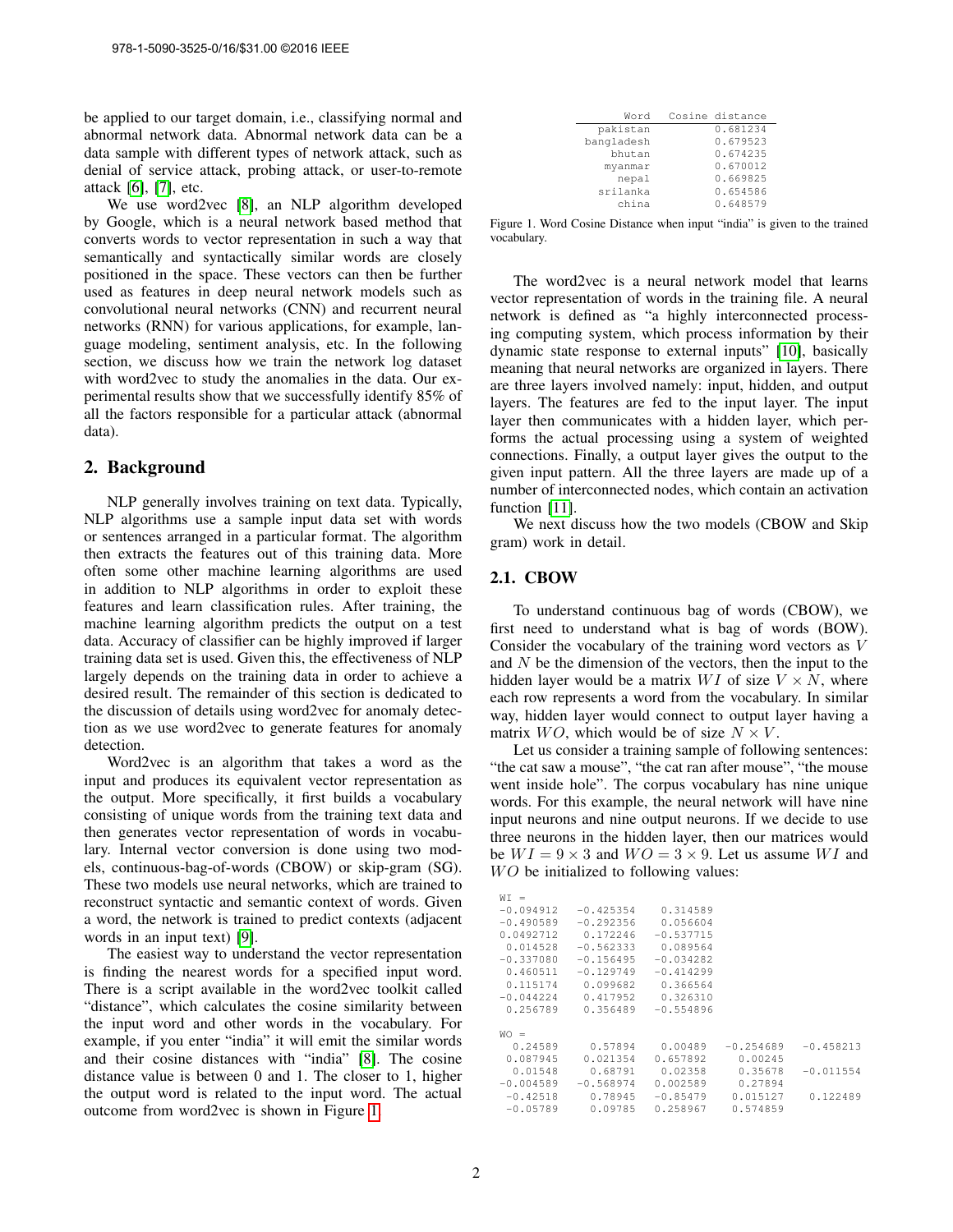Suppose we want to learn the relationship between "mouse" and "hole". In the word embedding terminology, the word "mouse" is called a context word and the word "hole" is called as a target word. In this case, the input vector X would be  $[000010000]^T$ , where only the fifth position is 1 due to the alphabetical sorting of the vocabulary. So the word "mouse" takes fifth position and similarly the target word "hole" would be  $[00100000]^T$ . With "mouse" as the input vector, the hidden layer neuron can be computed as:  $\hat{H}^T = X^T W I = [-0.337080 \ -0.156495 \ -0.034282].$ 

The vector H of hidden neuron output mimics the second row of the input layer, as the input word is "mouse" which holds fourth position in the vocabulary. Similarly, carrying out matrix multiplication from hidden layer to output layer, the vector for output neurons can be calculated as:  $H^T W O$ = [-0.07073, -0.32986, 0.02396, 0.02949, 0.15206, -0.02694, 0.07848, -0.23104, -0.06418].

Thus the probabilities for words in the output layer can be calculated by converting activation values to probabilities. To calculate this, word2vec incorporates a gradient log normalizer function which is also known as softmax function. Therefore, the output at k-th neuron can be calculated by following expression [\[12\]](#page-6-11):

The output of all the nine words can be calculated as:

.

$$
y_k = Pr(\text{word}_k | \text{word}_\text{context}) = \frac{\text{exp}(\text{activation}(k))}{\sum_{n=1}^{V} \text{exp}(\text{activation}(n))}
$$

The output of all the nine words can be calculated as: 0.14307 0.09492 0.11444 0.12416 0.14928 0.12287 0.11943 0.14482 0.52485. The probability of the word "hole" is highlighted in bold while the error vector can be calculated by subtracting the probability vector from the target vector. The word2vec model learns the vector representation of the words by back-propagating the errors and updating the weights in the matrix  $WI$  and  $WO$ . In the CBOW model, the context is represented by multiple words for a given target word. For example, we would use "cat" and "mouse" as context words for the target word "hole". Therefore the input layer now needs modification, which would be  $WI$  matrix of both "cat" and "mouse" as the input to the hidden layer.

#### 2.2. Skip-Gram

Taking the example of "cat" and "mouse" as context words and "hole" as the target word, the feature vector in the model would be  $[000100000]^T$ , while the outputs would have  $[000010000]^T$  and  $[000100000]^T$  as target feature vectors, respectively. In this example, instead of producing one vector of probabilities, two such vectors would be produced. The error vector for each output in this case can be calculated as described in the CBOW section. However, all error vectors are added up to adjust the weights via back propagation.

All the discussion on word2vec so far indicates that both CBOW and skip-gram models depend largely on word cooccurrence. Word co-occurrence describes the frequency of a word occurrence in a text corpus alongside other words. In the context of the network log data, most of the data repeats itself and almost all of the attacks have same data. For example, if we consider any attack or a normal data, only few of the features in the dataset change and all other features remain the same. Since the network data has a lot of word co-occurrence, word2vec should be perfect for use with this type of non-textual data extensively studied in this paper.

## 3. Our Methodology

Every machine learning algorithm first requires training with an input dataset. Similarly, our model first trains the word2vec model and converts network log data into vectors. After training the algorithm, our next step is to find the cosine distance from the generated word vectors. The inputs to the cosine distance tool are the different network attack types, e.g., smurf, neptune, pod, land, ipsweep, etc. The output will be words with an increasing order of similarity in terms of the cosine distance of the input word with respect to a particular output word.

The cosine distance results are then verified for their accuracy by understanding the nature of the attack followed by interpreting whether the output words are related to the input attack word or not. We train the dataset with both CBOW and Skip-gram models available in the word2vec algorithm. Our goal is to evaluate the two models and find the best suitable model for anomaly detection in network log data. The results obtained will form a basis of classification of the network log data, thereby allowing detecting the anomaly present in the network data.

An ultimate goal would be to build a real time detection system using the word2vec algorithm. After training on the network log data, the algorithm would provide information whether the activity in the network is normal or abnormal, i.e., if the network has been compromised.

#### 3.1. Text to Vector Conversion

We evaluate word2vec on the MGHPCC (Massachusetts Green High Performance Computing Cluster). To study the algorithm, we obtain the word2vec toolkit from the Google archive [\[13\]](#page-6-12). After downloading the toolkit, we compile the source code to generate the executables and use the toolkit with the demo scripts provided. The word2vec toolkit provides various demo scripts, but we are particularly interested in using demo-word.sh as it serves our purpose of finding causes of anomalies in the network data. demo-word.sh requires a training file as an input. After training, the user can query, for example, tcp, and then it calculates the cosine similarity of different words from the train file and emits the output. The cosine distance closer to 1 means it is very similar to the entered word. On the other hand, if the distance is away from 1, i.e., closer to 0, that means it is not closely related to the entered word.

An example run to generate the word vectors is as follows: ./word2vec -train data.txt -output vec.txt -size 200 -window 5 -sample 1e-4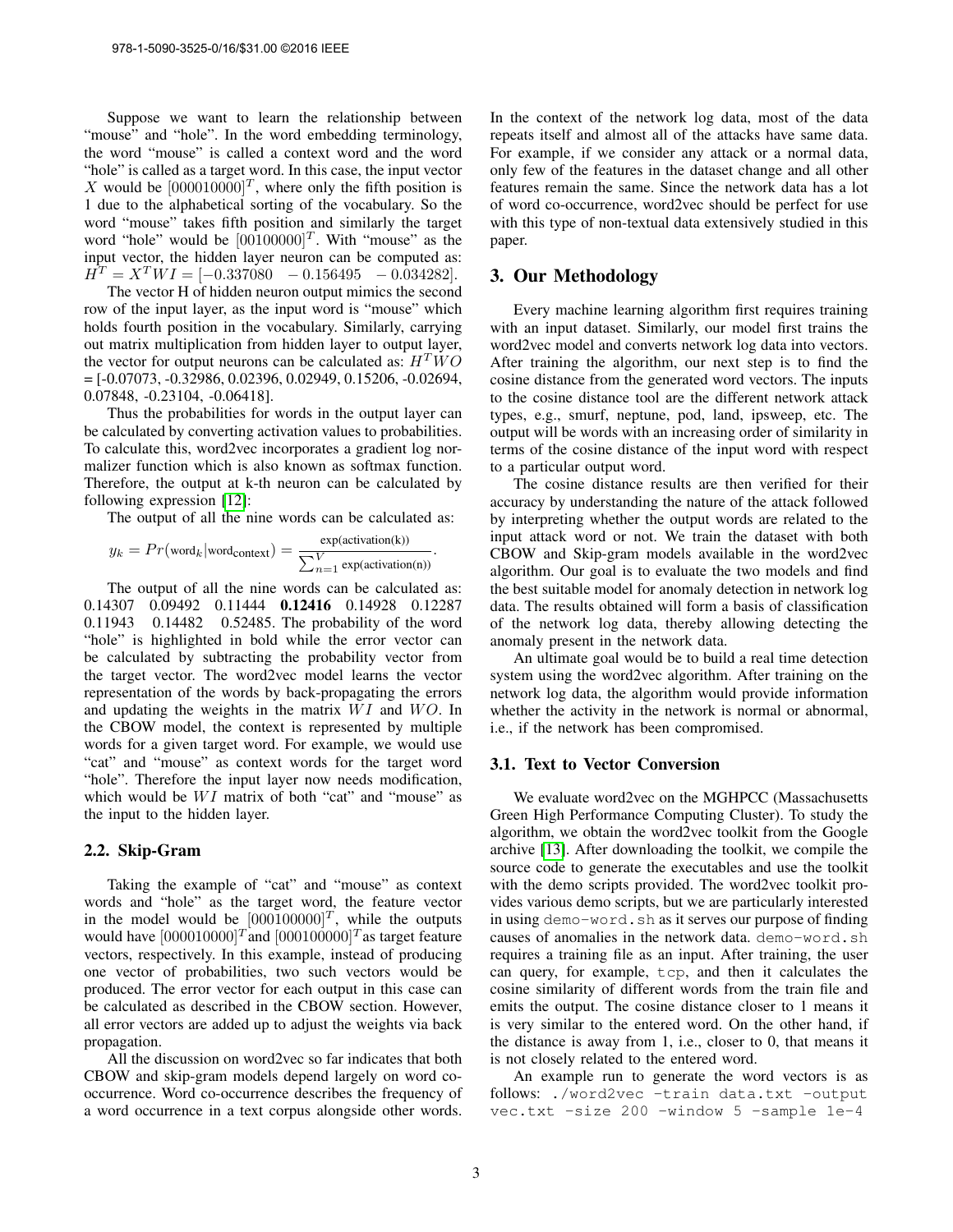<span id="page-3-0"></span>TABLE 1. WORD2VEC PARAMETER DESCRIPTION.

| Parameter                              | Description                                                                |
|----------------------------------------|----------------------------------------------------------------------------|
| -train $\langle$ file $\rangle$        | Use text data from $\langle$ file $\rangle$ to train the model             |
| -output $\langle$ file $\rangle$       | Use $\langle$ file $\rangle$ to save the resulting word vectors/word clus- |
|                                        | ters                                                                       |
| $-size int$                            | Set size of word vectors; default is 100                                   |
| -window $\langle int \rangle$          | Set max skip length between words; default is 5                            |
| -sample $<$ float $>$                  | Set threshold for occurrence of words. Those that appear                   |
|                                        | with higher frequency in the training data will be randomly                |
|                                        | down-sampled; default is 1e-3, useful range is $(0, 1e-5)$                 |
| $-$ hs $\langle$ int $\rangle$         | Use Hierarchical Softmax; default is 0 (not used)                          |
| -negative $\langle \text{int} \rangle$ | Number of negative examples; default is 5, common values                   |
|                                        | are $3-10$ (0 = not used)                                                  |
| $-iter int$                            | Run more training iterations (default 5)                                   |
| $-binary <$ int $>$                    | Save the resulting vectors in binary mode; default is $0$ (off)            |
| $-cbow < int$                          | Use the continuous bag of words model; default is 1 (use                   |
|                                        | 0 for skip-gram model)                                                     |

-negative 5 -hs 0 -binary 0 -cbow 1 -iter 3. Details about the input parameters for the word2vec executable are described in Table [1.](#page-3-0)

#### 3.2. Dataset

The word2vec algorithm is trained on a network log data obtained from the KDD Cup 1999 [\[6\]](#page-6-5), [\[7\]](#page-6-6). We use this data as it is one of the most popularly evaluated public data for the network anomaly detection. The actual dataset is approximately 743 MB for training purpose, and we use 10% of the actual dataset (about 75MB) that contains 22 training attack types. An example row in the dataset is as shown: 0, tcp, http, SF, 334, 1684, 0, 0, 0, 0, 0, 1, 0, 0, 0, 0, 0, 0, 0, 0, 0, 0, 1, 9, 0.00, 0.00, 0.00, 0.00, 1.00, 0.00, 0.33, 0, 0, 0.00, 0.00, 0.00, 0.00, 0.00, 0.00, normal.

As shown above, each log comprises of 39 features, which can be divided into basic features, content features, and traffic features as described in [\[6\]](#page-6-5), [\[7\]](#page-6-6). The details of individual feature in those 3 feature categories can be found in [\[6\]](#page-6-5), [\[7\]](#page-6-6), [\[14\]](#page-6-13).

# 4. Evaluation

The first set of evaluation is divided into two parts: 1) The algorithm is trained without any pre-processing of the data, i.e., it is trained on raw data; and 2) The algorithm is trained with some pre-processing, specifically we normalize the data. We choose normalization as our pre-processing because most of the features have values between 0 and 1, but some other features, like the number of bytes send to source and destination, vary from 0 to tens of thousands. Normalizing feature values implicitly weights all features on a near equal footing. Standard normalization formula is applied on each column of the data set denoted as:

$$
x' = \frac{x - min(x)}{max(x) - min(x)},
$$

where  $x$  is original value and  $x'$  is normalized value.

TABLE 2. ATTACK TYPES FOR ENTIRE DATASET IN FOUR CATEGORIES.

<span id="page-3-1"></span>

| Denial of                                           | Remote to                                                                                 | User to Remote                                   | Probe $(4)$                           |
|-----------------------------------------------------|-------------------------------------------------------------------------------------------|--------------------------------------------------|---------------------------------------|
| service (DOS) (6)                                   | Local $(R2L)$ $(8)$                                                                       | $(U2R)$ (4)                                      |                                       |
| Back<br>Land<br>Neptune<br>Pod<br>Smurf<br>teardrop | ftp write<br>guess passwd<br>imap<br>multihop<br>phf<br>Spy<br>warezclient<br>warezmaster | Buffer overflow<br>Loadmodule<br>Perl<br>rootkit | Ipsweep<br>Nmap<br>Portsweep<br>satan |

As mentioned in the earlier section, the KDD Cup dataset has all 22 attack types, which can be furthered categorized into 4 main categories as follows [\[6\]](#page-6-5), [\[7\]](#page-6-6):

- DOS: denial-of-service (e.g. neptune, smurf).
- R2L: unauthorized access from a remote machine (e.g. imap, multihop).
- U2R: unauthorized access to local super user (root) privileges (e.g., loadmodule, rootkit).
- probing: surveillance and other probing (e.g., ipsweep, portsweep).

Table [2](#page-3-1) lists all 22 attacks divided into their respective category.

We trained word2vec to find only attacks that occur more than 5 times in the entire training data set because word2vec depends on word co-occurrence and we would need more training data to find proper semantics and syntax for these attacks. Therefore, 3 out of 19 attacks listed in Table [2](#page-3-1) cannot be detected by the algorithm. We present our results in two parts: one using raw data and the other using normalized data. The sample output of the word2vec algorithm is given in Figure [2.](#page-3-2)

| Word           | Cosine distance |
|----------------|-----------------|
| $-0.016913342$ | 0.894904        |
| loadmodule     | 0.809164        |
| imap           | 0.796738        |
| 0.849411551    | 0.790103        |
| ftp write      | 0.787436        |
| 1.295700132    | 0.773903        |
| 0.193104814    | 0.758390        |
| $-0.148174689$ | 0.750930        |
| 12.65796616    | 0.735594        |
| 14.08203231    | 0.733957        |

<span id="page-3-2"></span>Figure 2. Word cosine distance output from demo-word.sh when input "land" is given to the trained vocabulary.

### 4.1. Raw Training Data

The input parameters used for training the algorithm are kept same as the ones obtained from the demo scripts provided along with the word2vec toolkit. As word2vec provides two models, i.e., CBOW and skip-gram, and to get better understanding of the outputs obtained from which model better suits our data set, we train the data set with both the models first and compare their outputs.

Table [3](#page-4-0) shows the attack type and its most relevant word along with cosine distance for both CBOW and Skip-gram.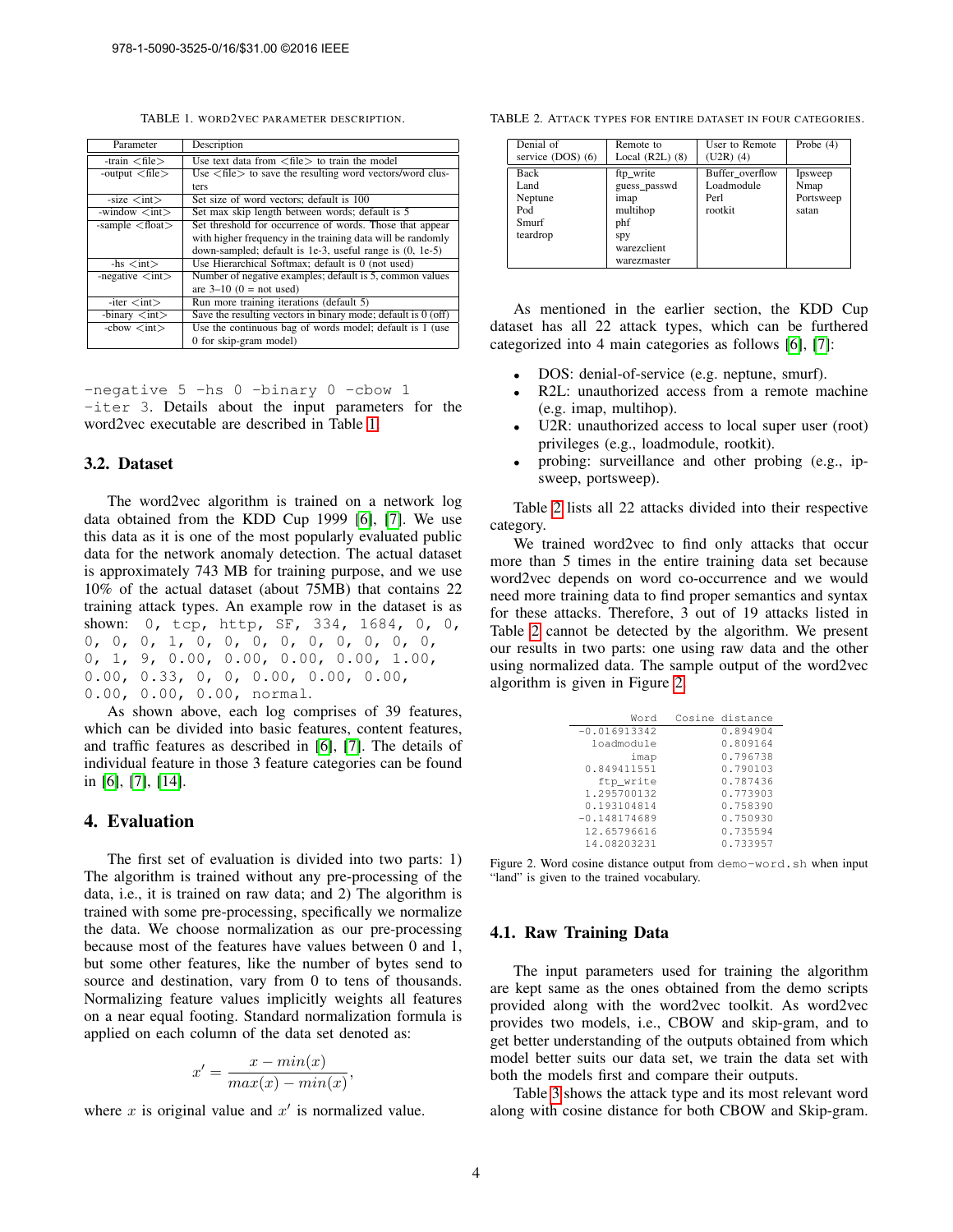| Attack          | <b>CBOW</b>     |          | Skip-Gram   |          |
|-----------------|-----------------|----------|-------------|----------|
| Type            | Word            | Distance | Word        | Distance |
| <b>Back</b>     | 4032            | 0.316248 | 8314        | 0.813475 |
| Buffer overflow | Loadmodule      | 0.744735 | Loadmodule  | 0.741816 |
| ftp write       | 501760          | 0.654970 | 501760      | 0.798405 |
| Guess_passwd    | SН              | 0.519847 | 179         | 0.611706 |
| Imap            | RSTOS0          | 0.565767 | RSTOS0      | 0.819486 |
| Ipsweep         | Nmap            | 0.479878 | Eco i       | 0.672210 |
| Land            | Buffer overflow | 0.438745 | 7971        | 0.690237 |
| Loadmodule      | Buffer overflow | 0.744735 | Rootkit     | 0.778895 |
| Multihop        | 5131424         | 0.613557 | 5049        | 0.820894 |
| Neptune         | 0.07            | 0.739160 | Ldap        | 0.653005 |
| Nmap            | <b>SH</b>       | 0.506103 | <b>SH</b>   | 0.684762 |
| Pod             | 1480            | 0.725592 | 1480        | 0.947083 |
| Portsweep       | Satan           | 0.657618 | <b>RSTR</b> | 0.732714 |
| Rootkit         | Buffer overflow | 0.597605 | 2425        | 0.827302 |
| Satan           | Portsweep       | 0.657618 | Portsweep   | 0.615319 |
| Smurf           | 511             | 0.822005 | 1032        | 0.812195 |
| Teardrop        | Satan           | 0.401689 | Urh i       | 0.591581 |
| Warezclient     | Teardrop        | 0.373490 | 2451        | 0.679937 |
| Warezmaster     | 11376           | 0.789164 | 2191        | 0.755315 |

<span id="page-4-0"></span>TABLE 3. THE MOST RELEVANT WORD OUTCOME WITH COSINE DISTANCE USING RAW TRAINING DATA.

As a rule of thumb, we do not consider the outputs of the words having cosine distance less than 0.6 because cosine distance tells the similarity between two vectors [\[15\]](#page-6-14). That is, the cosine distance near 1 means that the output word is more closely related to the input word, and our analysis indicate that there is no meaningful outputs with cosine distance less than 0.6. Also, by setting the threshold to 0.60, we can reduce the search space for detecting anomaly. This eliminates many of the CBOW output words for the attack types like "back", "imap", "guess passwd", "ipsweep", etc., and some of the skip-gram output words.

The output words in both CBOW and skip-gram with above 0.60 of cosine distance values can be summarized as:

- "back" gives 8314 as output word for skip-gram, but this number denotes number of bytes from destination to source and this is a very common feature of a DOS attack. Also, in the case of "ftp write" and "guess passwd", the output word is not present in the input attack type and also the output word is not related to it.
- Some of the attacks and their output words indicate some interesting intuition. For example, in case of "buffer\_overflow", it shows output as "loadmodule", and for "loadmodule", it shows "rootkit" for skip-gram and "buffer overflow" for CBOW, respectively. Also "portsweep" attack shows "satan" as the most relevant word and vice versa. All other attacks like "buffer overflow", "loadmodule", "rootkit" fall into same category. For example, U2R and "portsweep", "satan" fall into same category, which confirms that they are all probing attacks.

While the above results provide some insight about certain attack types, it lacks intuition for other attacks. Even though the output word has a high cosine similarity with the input attack type, both the input attack and output words are irrelevant in many cases and do not depend on each other

which can be observed by the description and signature of the attack [\[16\]](#page-6-15).

Since this method did provide relatively less useful information on the attacks, we next apply normalization as a pre-processing on the data. Normalization scales the data by bring all the data on to near equal footing so that the algorithm can provide us with more useful results. We consider scaling or data normalization for pre-processing because it can be observed in the dataset that besides the features "number of data bytes from source to destination" and "number of data bytes from destination to source" all other features are in the range of 0 to 1, while the above two features vary from 0 to tens of thousands. Hence in the next section we discuss the results after training the algorithm on a normalized dataset.

#### 4.2. Normalized Training Data

As discussed earlier, we have normalized the data and also have taken same approach as with the raw input data, i.e., only consider output words with cosine distance greater than 0.60. With the normalized data, we also obtain several outputs showing cosine distance greater than 0.60. Taking that into account, we have tabulated the results which can be found in [\[14\]](#page-6-13), with five top most relevant words for the input attack types. Some of the attacks do not show cosine distance greater than 0.60 and hence we do not present in the table.

To better understand the results, we have categorized the output from word2vec into 4 distinct feature sets:

- **Exactly relevant features:** The input attacks which have the exactly matching relevant feature as output are grouped into this category.
- **Mixed results:** Input attacks having mixed features, i.e., either same category or some broad feature like output with attacks depending on general feature but not prominent one, are grouped into this category.
- **Irrelevant:** Output with no features matching to the input attacks are grouped into this category.
- No Output: Attacks which didn't give any output or whose cosine distance was less than 0.60 are in this category.

As shown in Figures [3,](#page-5-0) word2vec predicts more accurately with the normalized data as compared with the results without normalization. We also note that because we train with the normalized data, skip-gram method provides more meaningful results than the CBOW method; skip-gram identified related words for 16 attacks out of 19 compared to CBOW which identified only 11 attacks. We also make several additional observations:

- CBOW predicts root causes for certain attack types, but it fails for other attacks. For example, it did not find relevant words for back, imap, ipsweep and nmap, while skip-gram failed to find result only for nmap.
- Skip-gram predicts more words that have cosine similarity greater than 0.60 as compared to CBOW.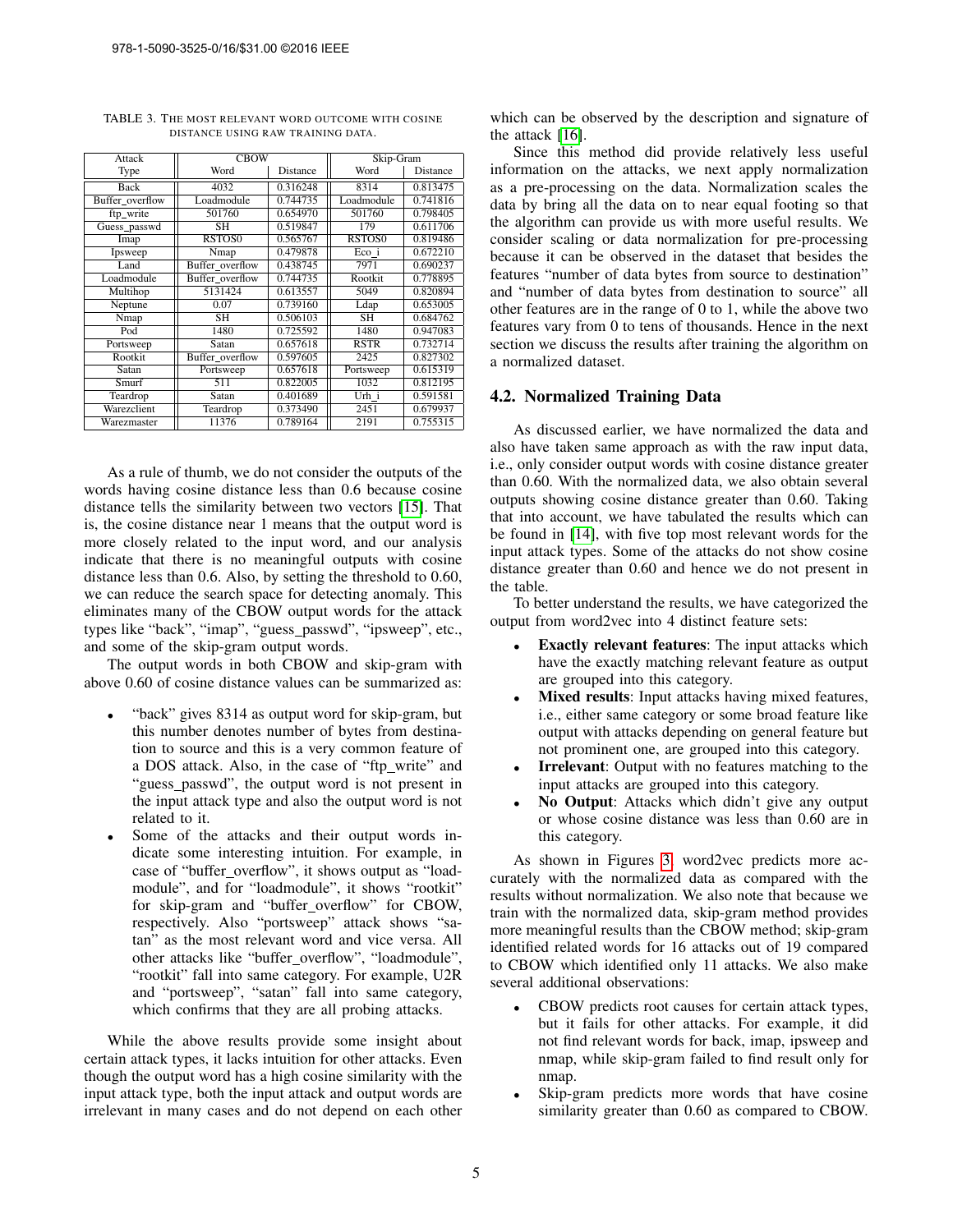

<span id="page-5-0"></span>Skip-gram predicts more meaningful results as compared to CBOW. Meaningful results as in the words predicted by skip-gram are more related to the particular attack type than the words predicted by CBOW. Source of some of the attacks like land, guess passwd, pod, portsweep, smurf, neptune, teardrop were more clearly identified by skip-gram method than CBOW.

From all of the above points, it is clear that the skipgram method with normalized training data provides more meaningful results. Also, the skip-gram method predicts results with much higher cosine similarity when compared to CBOW. Detailed description on each of the output for the various input attacks with both CBOW and Skip-gram method is given in [\[14\]](#page-6-13).

### 4.3. Discussion

Convolutional Neural Network (CNN) Classifier. Word2vec proved to be useful to detect actual cause of attacks in the network log data, but it is not clear if we can use the word vectors obtained from word2vec to classify the data. The network log data can be classified in three ways: 1) binary classification which is classifying between normal data and anomalous data; 2) classifying data between normal data and 4 main attack categories (dos, u2r, r2l, probe); and 3) classifying each individual attack and the normal data.

To demonstrate feasibility of our study, we have used CNN model proposed by Yoon Kim [\[17\]](#page-6-16) to classify the data using word vectors. We train a simple CNN with one layer of convolution on top of word vectors obtained from word2vec. The CNN model used only classifies between positive and negative data, i.e., binary classification of the data. The overall validation performance on our network log data is about 99.5%. We speculate this is an overfit because no algorithm provides 100% accuracy for validation and training. Even if we obtain an overfit performance with CNN, the main point to prove here is that we can still use word vectors with deep neural network algorithms like CNN.

Vector Quantization. One possible reason we were able to detect only 7 attacks out of 19 with exactly matching feature could be word occurrence. It is clear from the results that, if we increase the word occurrence, then we may obtain more accurate results for finding the most relevant feature for a certain attack. One way to achieve this is to apply a vector quantization technique because it provides a way to divide a large set of vectors into groups having approximately the same number of vectors closest to them. For example, if there are 2 vectors 1.01234 and 1.01222 in a feature set, word2vec would consider these 2 vectors as unique words but it may be the case that both vectors do not provide any significant difference to classify between normal and abnormal attack. Vector quantization provides functionality to combine these near vectors into a single vector which represents both of these vectors. This would in turn increase the frequency of word occurrence, leading us to achieve better results.

Both the above discussions prove to be helpful for future works on this study, which can largely increase the accuracy of results from word2vec. Our motivation was to implement a natural language processing algorithm on non-textual data which we prove to be feasible and this additional research and discussion increases the scope of this study.

# 5. Conclusion and Future Work

In conclusion, we demonstrate that Natural Language Processing can not only be used for textual data, but also can be similarly implemented for non-textual data with some preprocessing. We further show that at least 7 out of the given 21 attacks were detected with exact matching features for that particular attack. Lastly, we are able to successfully identify 85% of all of the factors for a particular attack. Our study proves our motivation behind this study. As a text data comprising of words and sentences have a grammatical structure in the same way non-textual data has a underlying structure, i.e., both have same type of structure and hence non-textual data also work with NLP techniques just as text data works.

In our future work, we intend to exploit the word2vec extensively by tweaking several arguments in the word2vec script, which include: size, window, min-count, etc. We plan to apply different machine learning-based classification algorithms like decision tree or random forest. We also plan to investigate more into the CNN classifier that we discussed in earlier section in order to improve classification performance. While not thoroughly applied in our evaluation, we expect vector quantization would be promising to improve our results. In our future work, we would like to explore this technique extensively and to see how it effects the word2vec output.